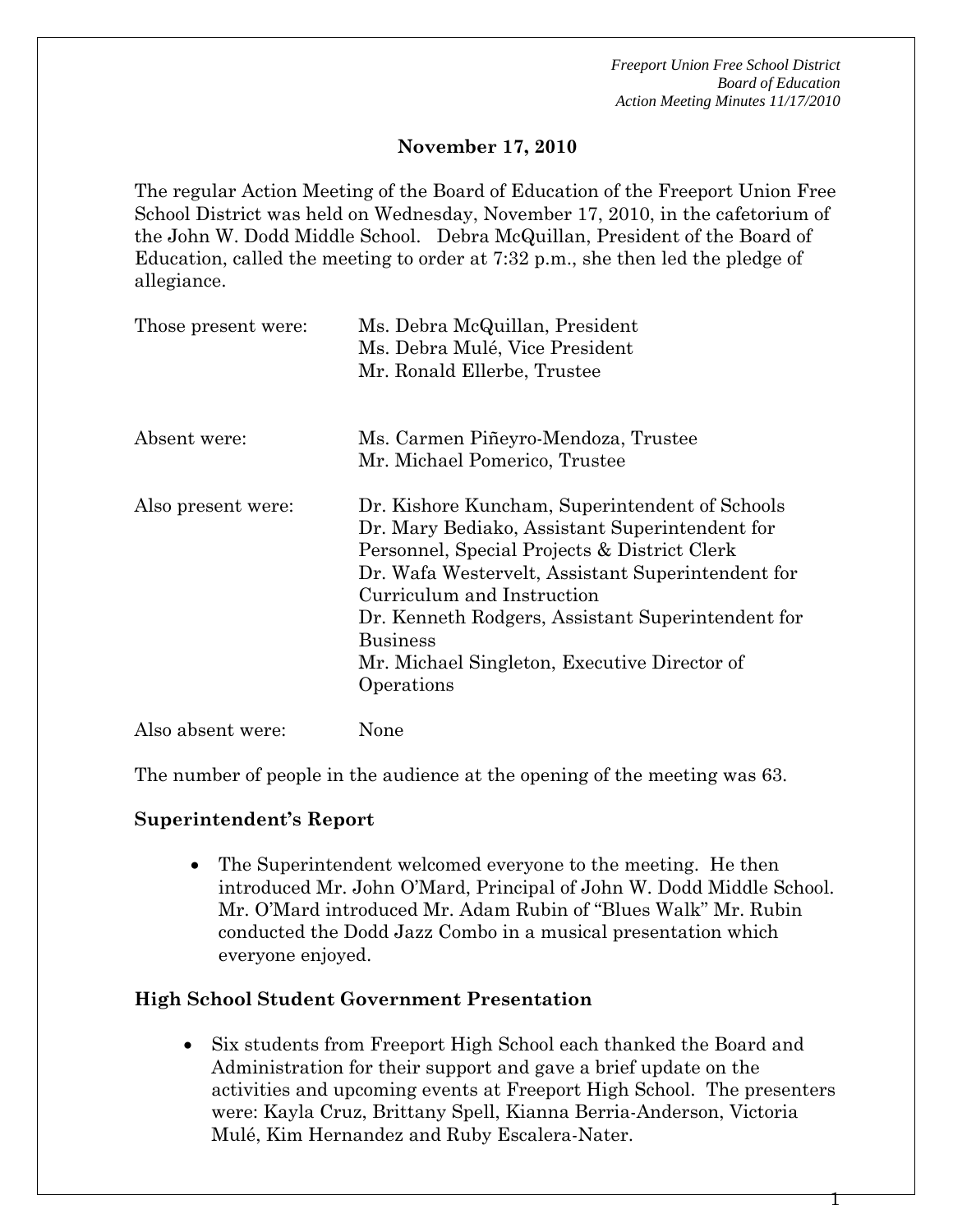## **Unsung Heroes Recognition**

• Mr. John O'Mard, recognized Mr. Donald Robinson as the "Unsung Hero" for John W. Dodd Middle School. Mr. Robinson works for Freeport Pride and is a role model for our students, especially Dodd's at-risk students.

Dr. Kuncham then shared the following:

- The next FHS Football game, to determine the Nassau County Champions, would be Thursday, November 18, 2010
- The Boys' Soccer team won the Conference I Sportsmanship Award and German Banegas was named Conference I Coach of the Year.
- Our Girls' Varsity Soccer team won the Nassau County Sportsmanship Award from the Girls' Soccer Officials Association.
- New Visions' Project Challenge Grade 4 students, along with their teacher Dr. Marie Codispoti, visited the Cradle of Aviation Museum and spent some time with Astronauts Bill Shepherd and Mary Cleave.
- On Friday, December 17, 2010, New Visions will join with the Cradle of Aviation for a "Discovery Day" fit for the stars. Our students will travel to the Cradle of Aviation Museum for an interactive day of museum galleries, workstations, artifact explorations.
- Christine Meloni, the Librarian at Dodd, has published a book called *Teen Chick Lit: A Guide to Reading Interests.* Christine has also most recently published in the professional journals below: *"A Night to Remember"* VOYA, Voice of Youth Advocates *"Chickalicious"* School Library Journal
- Larry Levy will continue the \$15,000 scholarship incentive for 2010- 2011. Mr. Levy provided this scholarship last year to our Freeport High School graduates.
- The Employee of the Month for November is Deborah LaCorte, a teacher at the Archer Street School. Ms. LaCorte was selected by Archer Street School employees because she best exemplifies the November theme of "Promoting Teamwork.
- The Dodd Middle School Select Chorale students, under the leadership of Sherill Spruill (Dodd Select Chorus Teacher), have been selected to perform at Radio City Music Hall in December.
- On Tuesday, November 9, 2010, the District held its first Student Mentoring kick off meeting. Special thanks to Dr. Bediako for coordinating this important initiative.
- 104 students were inducted into the Freeport High School Honor Society. This is the largest number of students to receive this honor in recent memory. Congratulations to our students!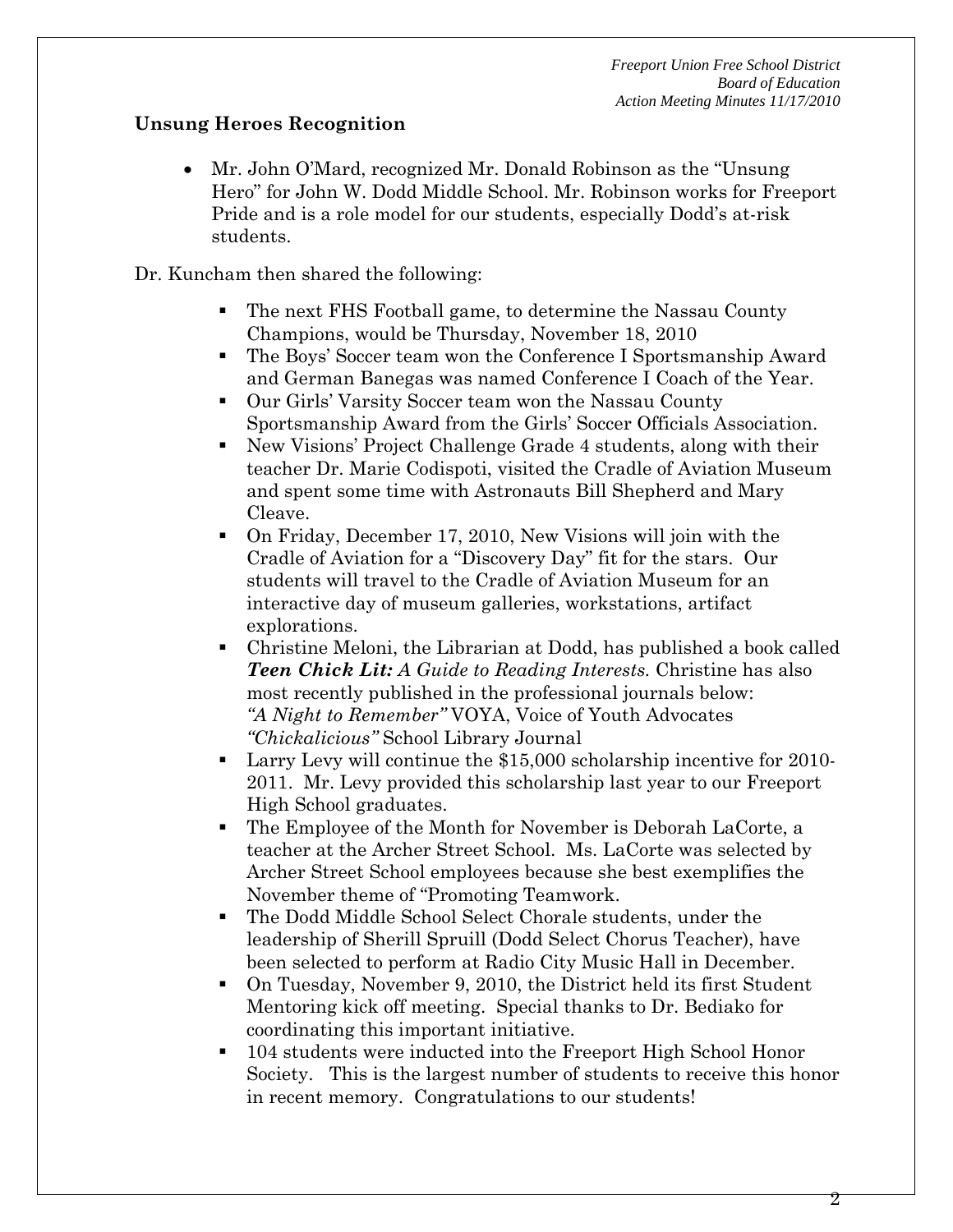## **Questions from the Public**

The public was given the opportunity to address the Board of Education. Each speaker was allowed to address the Board for four minutes on the Agenda only. The Board and administration addressed the comments from the public.

## **Items for Action**

On a motion by Mr. Ellerbe and a second by Ms. Mulé the following items were approved on a Consent Agenda. The vote was unanimous: The vote was: Ellerbe, McQuillan and Mulé.

## **Acceptance of the Minutes**

**BE IT RESOLVED** that the Board of Education of the Freeport Union Free School District hereby accepts the minutes of the following meetings as written: October 20, 2010; November 3, 2010.

## **Personnel**

#### **Leave of Absence**

**BE IT RESOLVED**, that the Board of Education of the Freeport Union Free School District hereby grants a request for leave of absence as listed below:

**Cara Monell**, Elementary Teacher, effective November 1, 2010 through November 28, 2010, for childcare.

**Jessica Rathbun**, part-time Teaching Assistant, effective January 3, 2011 through June 30, 2011, for student teaching.

**Maryclaire Dumas**, Reading Teacher, extension of a leave of absence, from October 22, 2010 through November 29, 2010, for health reasons.

## **Change of Status**

**BE IT RESOLVED,** that the Board of Education of the Freeport Union Free School District hereby grants a request for change of status as listed below:

**Robert Rytell**, from 10 Month Cleaner to 12 Month Cleaner (replacing A. Brickouse, retired), effective November 29, 2010, new salary, step 3, \$34,942. Assignment: FHS.

**Jose DeLeon**, from 10 Month Cleaner to 12 Month Cleaner (replacing F. Arias, terminated), effective November 29, 2010, new salary, \$32,411. Assignment: Dodd.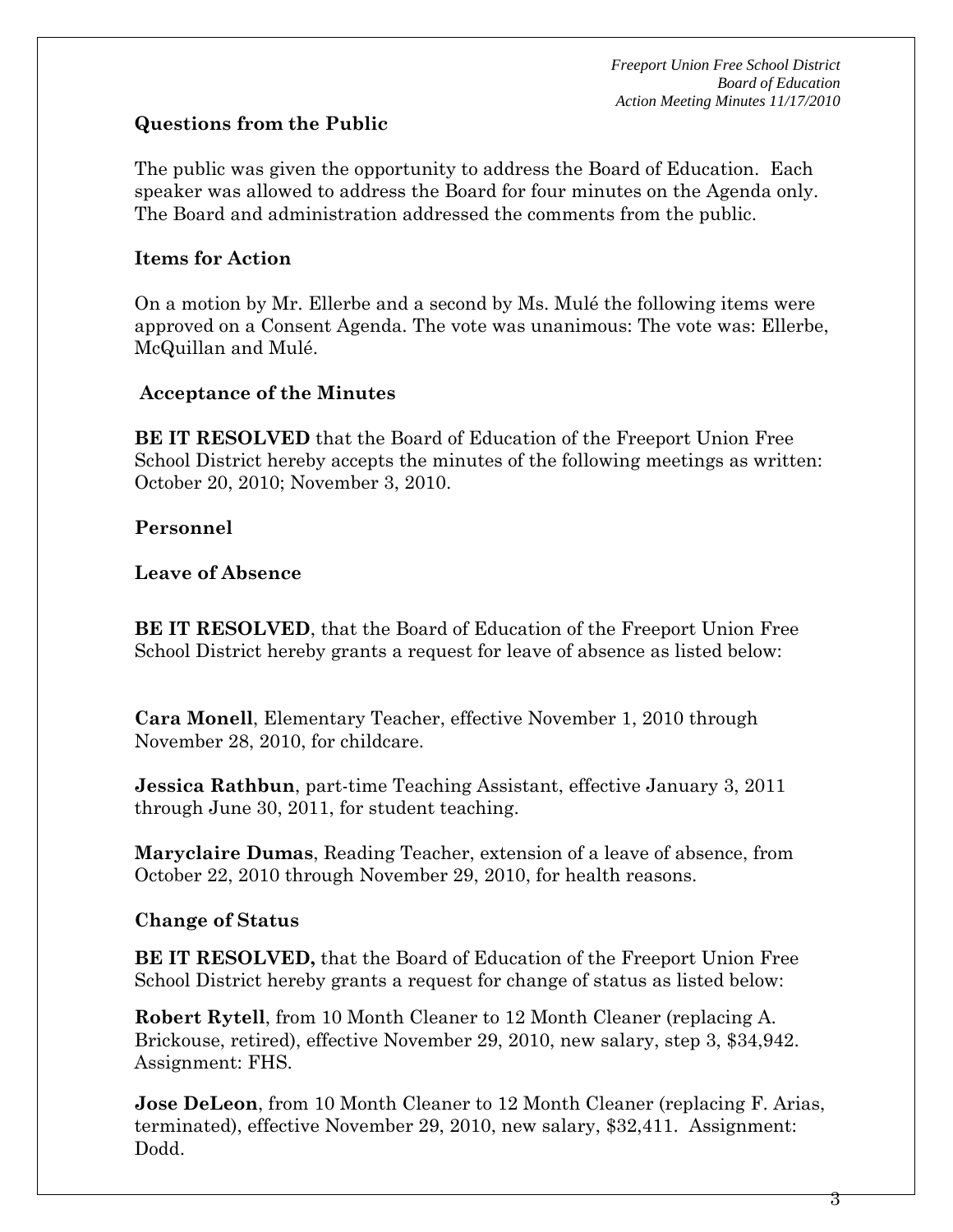## **Resignation of Staff**

**BE IT RESOLVED,** that the Board of Education of the Freeport Union Free School District hereby accepts the letter(s) of resignation from the following staff members as listed in the following Change of Status Report - Resignation.

**Tanya Fiorello**, full-time Teaching Assistant, effective October 29, 2010, for personal reasons.

**Janine Gooden**, full-time Teaching Assistant, effective November 5, 2010, for personal reasons.

## **Permanent Substitute Appointments**

**BE IT RESOLVED**, that the Board hereby approves the permanent substitute teacher(s) as listed in the following Appointment of Staff report.

## **Termination of Staff**

**BE IT RESOLVED,** that the Board of Education of the Freeport Union Free School District hereby terminates the employment of the individual as listed below:

**Francisco Arias**, Custodian, effective November 17, 2010, according to Section 71 of Civil Service Law.

**BE IT ALSO RESOLVED,** that the Board of Education of the Freeport Union Free School District regretfully terminates the employment of the individual as listed below:

**Rose Hylton,** full-time Teaching Assistant, effective November 4, 2010, deceased.

## **Permanent Substitute Appointments**

**BE IT RESOLVED**, that the Board hereby approves the permanent substitute teacher(s) as listed in the following Appointment of Staff report.

**Justin Gabrus**, Permanent Substitute, (replacing A. DiMango, resigned) effective October 25, 2010 through June 24, 2011. Compensation will be \$125 per day according to the Permanent Substitute Rate. Assignment: Giblyn.

## **Teaching Assistant Appointments**

**BE IT RESOLVED,** that the Board of Education of the Freeport Union Free School District, upon the recommendation of the Superintendent, hereby appoints the individuals listed Teaching Assistants. These individuals shall

4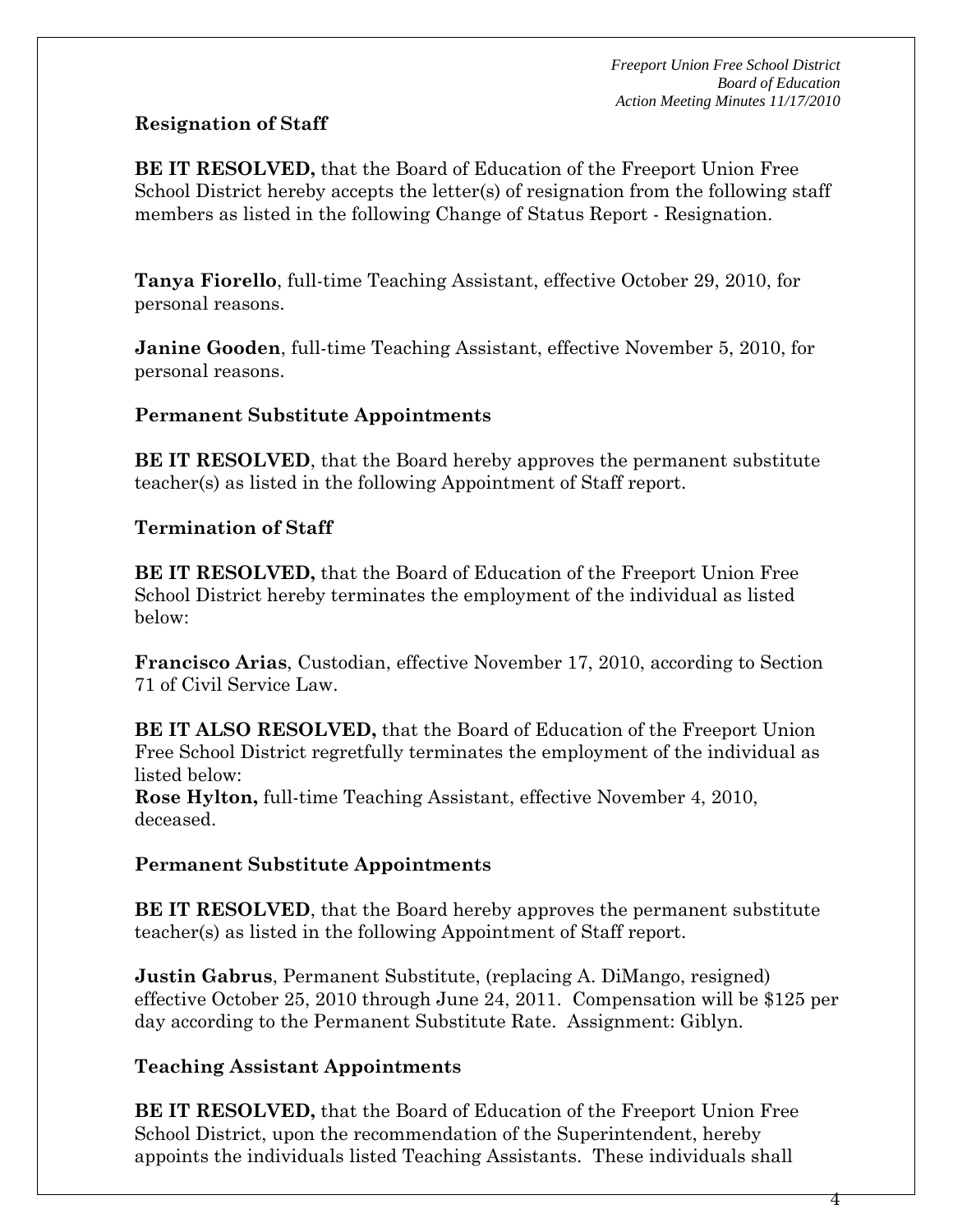possess appropriate certification allowing them to serve as Teaching Assistants in the public schools of New York.

**Rose Pinello,** full-time Teaching Assistant, (new) a probationary appointment effective October 25, 2010 through October 24, 2013. Compensation will be \$17,849 as per the FTAA Contract. Assignment: Archer.

**Candice Sellitto,** full-time Teaching Assistant, (replacing J. Smith, resigned) a probationary appointment effective October 25, 2010 through October 24, 2013. Compensation will be \$17,849 as per the FTAA Contract. Assignment: Atkinson.

**Robin Waller,** part-time Teaching Assistant, (replacing S. Urrea, resigned) effective October 25, 2010. Compensation for this appointment will be according to the FTAA contract at \$11,485. Assignment: Dodd.

**Andrea Rogers-Sammis,** full-time Teaching Assistant, (replacing T. Fiorello, resigned) a probationary appointment effective November 15, 2010 through November 14, 2013. Compensation will be \$16,840 as per the FTAA Contract. Assignment: Archer.

**Nicole Cianculli**, part-time Teaching Assistant, (new) effective November 15, 2010. Compensation for this appointment will be according to the FTAA contract at \$11,485. Assignment: Giblyn.

**Meghan Mauch,** part-time Teaching Assistant, (new) effective November 15, 2010. Compensation for this appointment will be according to the FTAA contract at \$11,485. Assignment: New Visions.

## **Appointment of Non-Instructional Staff**

**BE IT RESOLVED**, that the Board of Education of the Freeport Union Free School District hereby appoints the individuals as listed, in accordance with Civil Service Rules and Regulations.

**Amy Smisek**, 10 Month Clerk Typist, (replacing B. Nehring, retired) a probationary appointment for 26 weeks upon Civil Service approval, effective October 25, 2010. Compensation will be \$29,185 according to the Clerical Salary Schedule. Assignment: Dodd.

## **Appointments for Extended School Day/Saturday Enrichment Academy Staff**

**BE IT RESOLVED,** that the Board of Education of the Freeport Union Free School District, upon the recommendation of the Superintendent, hereby appoints the individuals listed (as attached) for the following programs:

- Extended School Day Violence Prevention Program
- Arts/Music Program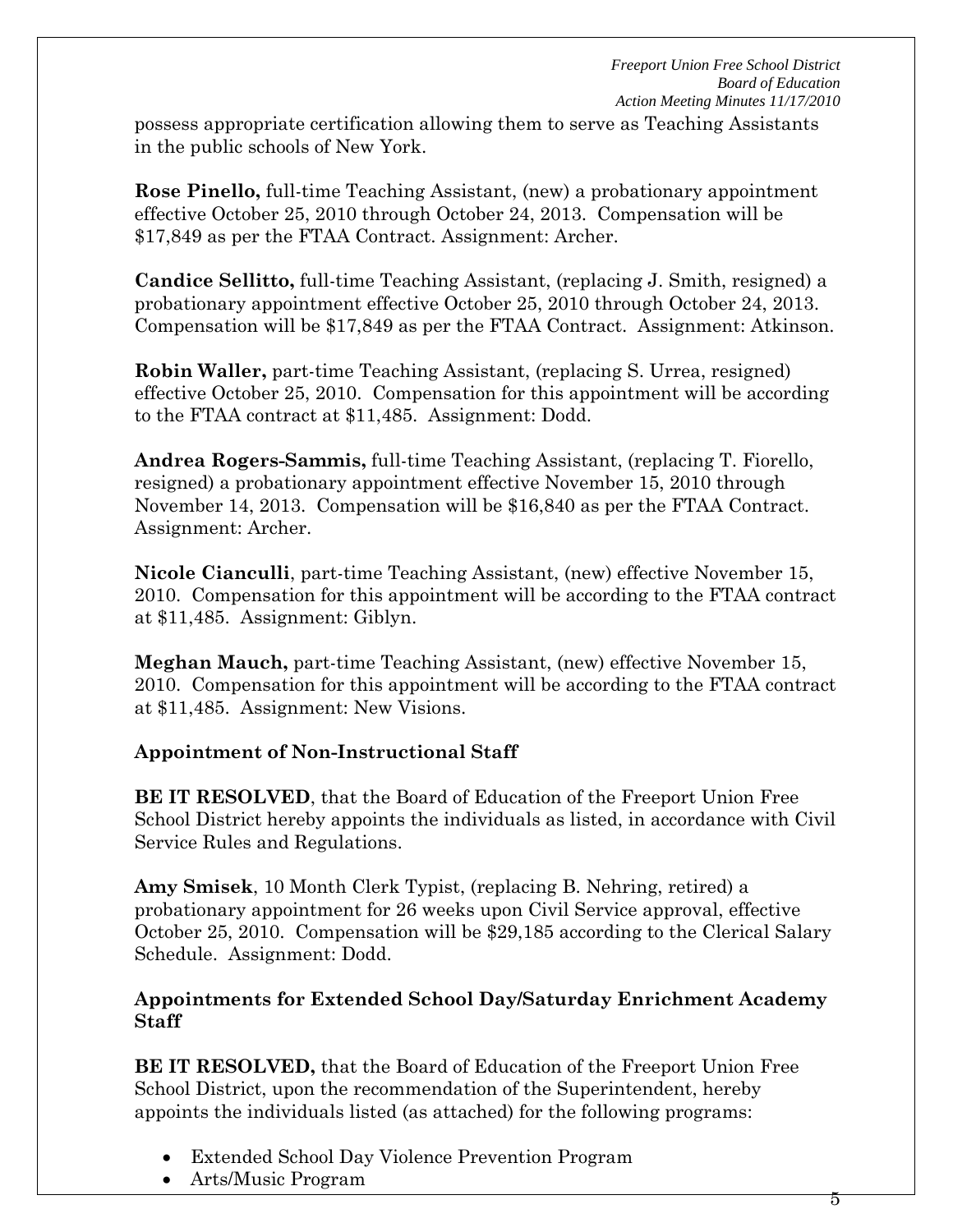- Title I Saturday Enrichment Academies
- 21st Century Community Learning Centers Programs
- McKinney Vento Homeless Education Program
- Elementary Counseling Program
- Title I Grant (Parent Involvement)

#### **CSE/CPSE Minutes**

**BE IT RESOLVED,** that the Board of Education of the Freeport Union Free School District hereby accepts the minutes of the meetings of the committees on special education and preschool special education for the following dates: September 22, 2010; October 4, 6, 7, 18, 20, 21, 22, 24, 25, 26, 27, 28, 2010; November 1, 4, 5, 2010.

## **Other Items for Action**

On a motion by Ms. Mulé and a second by Mr. Ellerbe the following item was approved

## **Education**

## **Appointment of the Library Board Trustee**

**BE IT RESOLVED** that the Board of Education of the Freeport Union Free School District, upon the recommendation of the Board of Library Trustees of the Freeport Memorial Library, and Mr. Dave Opatow, Library Director, hereby reappoints:

**Mr. Denton L. Watson** to the Library Board for a five (5) year term to begin November 25, 2010 through November 25, 2015.

The vote was unanimous: The vote was: Ellerbe, McQuillan and Mulé.

On a motion by Mr. Ellerbe and a second by Ms. Mulé the following item was approved

## **Amendment to Agreements**

**BE IT RESOLVED** that the Board of Education of the Freeport Union Free School District hereby approves an amendment agreement between the Board of Education and Dr. Kishore Kuncham, Superintendent of Schools, and

**BE IT ALSO RESOLVED** that the Board of Education of the Freeport Union Free School District hereby approves an amendment agreement between the Board of Education and Michael Singleton, Executive Director of Operations, and

**BE IT FURTHER RESOLVED** that the Board of Education authorizes the Board President to execute said agreements on its behalf.

The vote was unanimous: The vote was: Ellerbe, McQuillan and Mulé.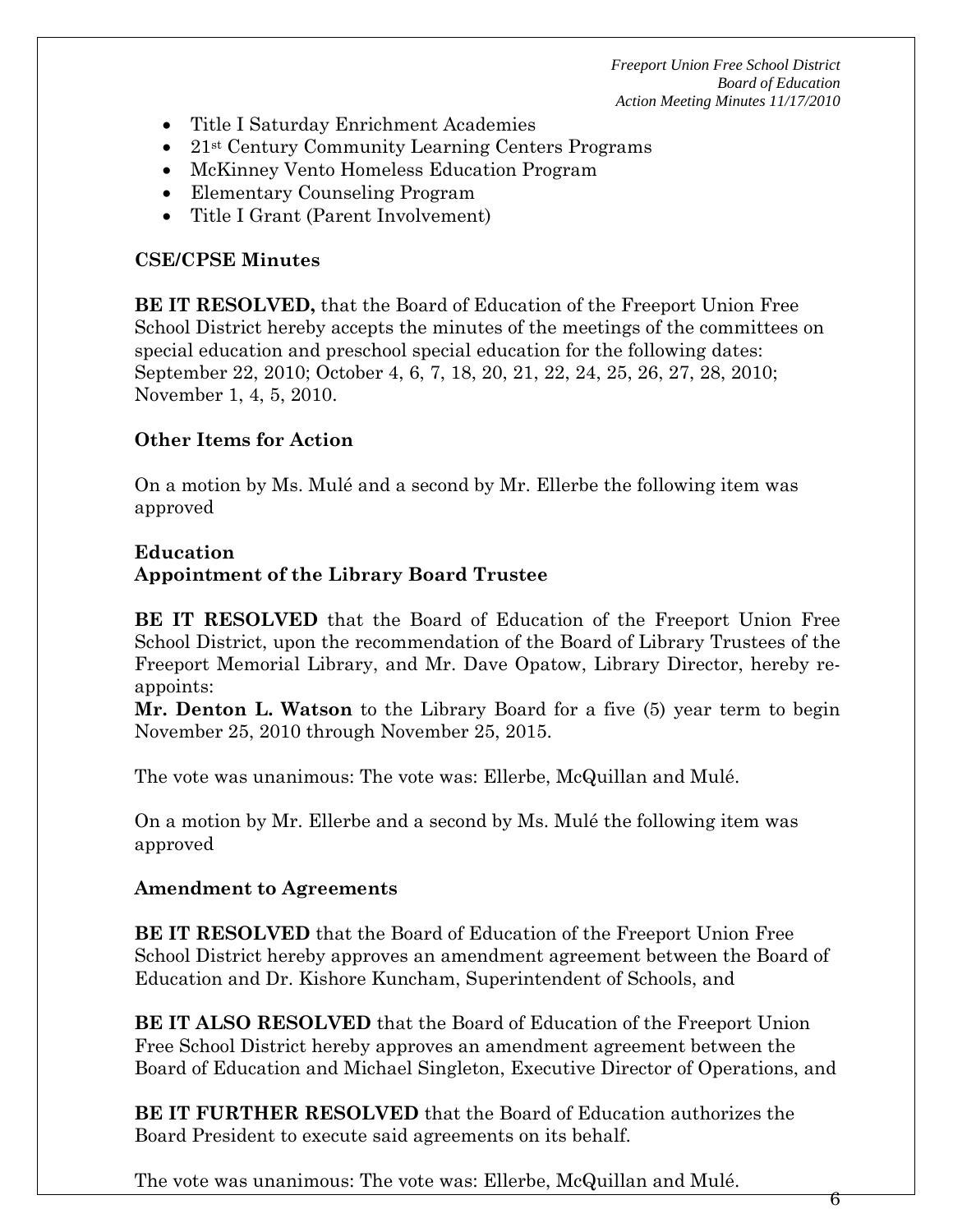$\mathcal{L}$ 

#### **Finance**

On a motion by Mr. Ellerbe and a second by Ms. Mulé the following item was approved

## **Resolution for the Approval of Capital Project Roof Exhaust Replacement Credit Change Order – EXCEL Bond – Columbus Avenue, Archer Street, Bayview Avenue and Giblyn Schools**

**WHEREAS**, the Board of Education of the Freeport Union Free School District recognizes that in performing additions, alterations and renovations to its existing facilities certain changes may occur after the award of contracts, and

**WHEREAS**, the Board of Education of the Freeport Union Free School District similarly recognizes the need for timely approval of changes in the work to facilitate the progress and completion of projects in accordance with established schedules;

**NOW, THEREFORE, BE IT RESOLVED,** that the Board of Education of the Freeport Union Free School District hereby approves the Change Order as attached.

The vote was unanimous: The vote was: Ellerbe, McQuillan and Mulé.

On a motion by Mr. Ellerbe and a second by Ms. Mulé the following item was approved

**Resolution for the Approval of Capital Project Change Order – EXCEL Bond Masonry Repair – Freeport High School** 

**WHEREAS**, the Board of Education of the Freeport Union Free School District recognizes that in performing additions, alterations and renovations to its existing facilities certain changes may occur after the award of contracts, and

**WHEREAS**, the Board of Education of the Freeport Union Free School District similarly recognizes the need for timely approval of changes in the work to facilitate the progress and completion of projects in accordance with established schedules;

**NOW, THEREFORE, BE IT RESOLVED,** that the Board of Education of the Freeport Union Free School District hereby approves the Change Order as attached.

The vote was unanimous: The vote was: Ellerbe, McQuillan and Mulé.

On a motion by Ms. Mulé and a second by Mr. Ellerbe the following item was approved

**Budget Transfer - General Fund**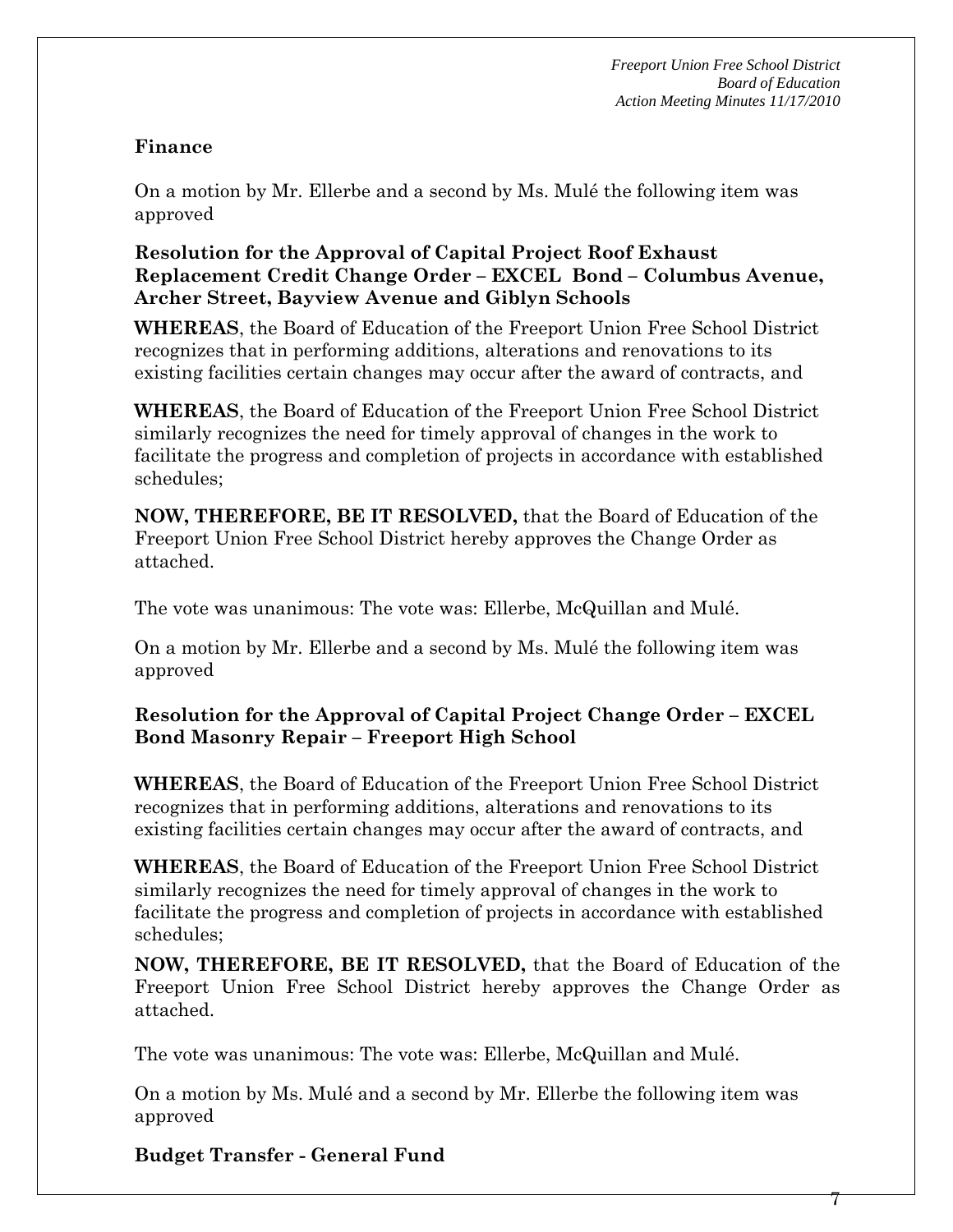**BE IT RESOLVED,** that the Board of Education of the Freeport Union Free School District hereby approves the attached General Fund transfers October, fiscal year 2010/2011.

The vote was unanimous: The vote was: Ellerbe, McQuillan and Mulé.

On a motion by Mr. Ellerbe and a second by Ms. Mulé the following item was approved

## **Budget Transfer - Capital Fund**

**BE IT RESOLVED,** that the Board of Education of the Freeport Union Free School District hereby approves the attached Capital Fund transfers for 2010/2011.

The vote was unanimous: The vote was: Ellerbe, McQuillan and Mulé.

## **Questions from the Public**

The public was given the opportunity to address the Board of Education. Each speaker was allowed to address the Board for four minutes on any topic. There were no comments or questions from the public.

#### **Executive Session**

At 8:28 p.m. Mr. Ellerbe moved to adjourn to executive session for one matter negotiations. The motion was seconded by Ms. Mulé and passed unanimously. The vote was: Ellerbe, McQuillan and Mulé.

At 9:25 p.m., on a motion by Ms. Mulé and a second by Mr. Ellerbe the Board returned to open session. The motion carried unanimously. The vote was: Ellerbe, McQuillan and Mulé.

#### **Adjournment**

At 9:26 p.m., with no other business, on a motion by Mr. Ellerbe and seconded by Ms. Mulé, the Board adjourned the meeting. The vote was: Ellerbe, McQuillan and Mulé.

Respectfully submitted,

Mary R. Bediako, Ed.D., District Clerk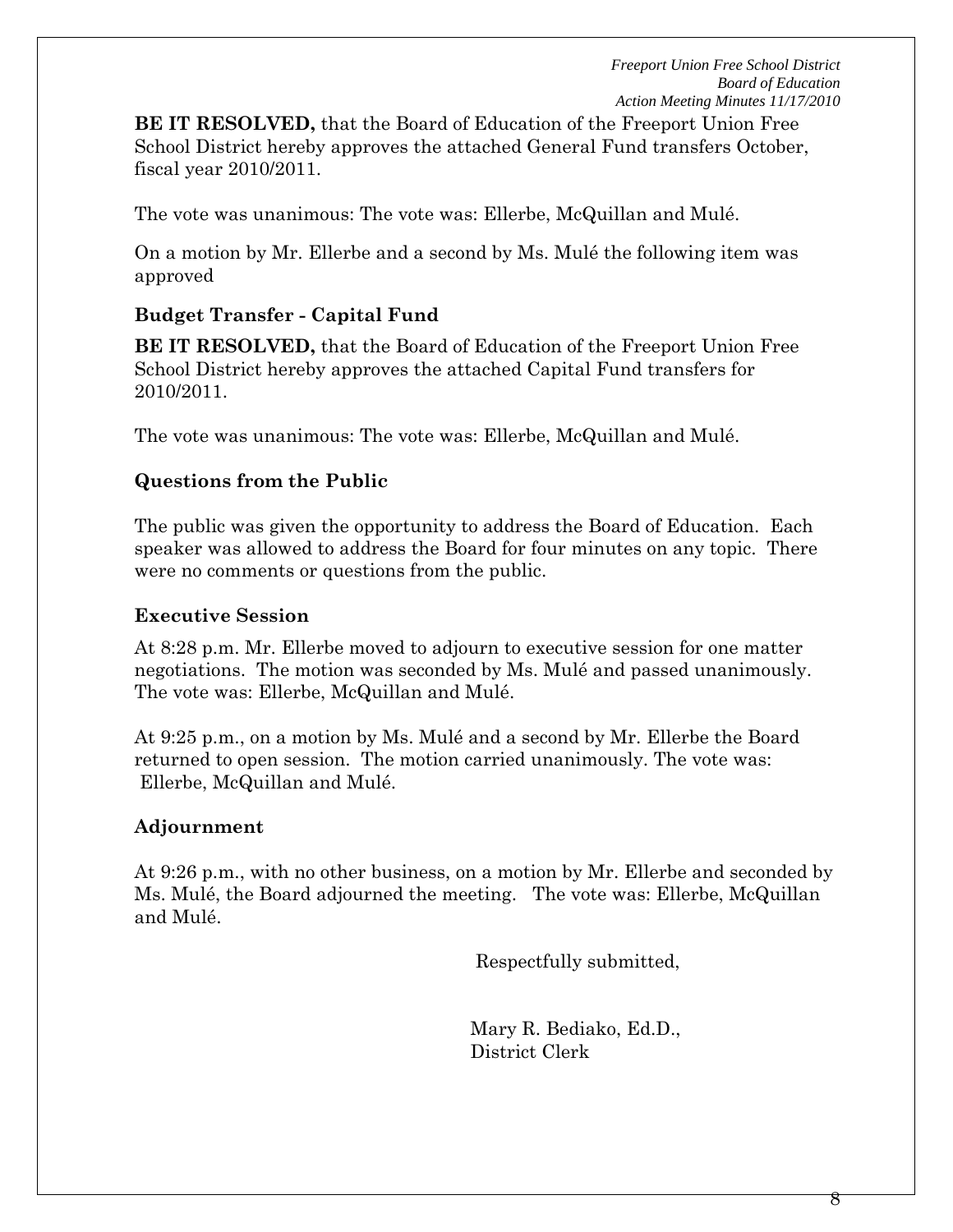| <b>Extended School Day Violence Prevention Afterschool</b> |         |  |
|------------------------------------------------------------|---------|--|
| <b>Program Grant</b>                                       |         |  |
| <b>Archer Street School</b>                                |         |  |
| Mary Caccioppoli                                           | \$2,634 |  |
| Amy Garibotto                                              | \$2,634 |  |
| Karen Lettsome                                             | \$1,317 |  |
| Linda Marino                                               | \$5,268 |  |
| Valerie Smith                                              | \$1,317 |  |
| Noreen Puppo                                               | \$2,634 |  |
| Marianne Seitz                                             | \$2,634 |  |
| <b>Bayview School</b>                                      |         |  |
|                                                            |         |  |
| Ingrid Benedetto                                           | \$2,533 |  |
| Martha Bermeo                                              | \$2,533 |  |
| Belinda Calidonio                                          | \$2,533 |  |
| Lori Cook                                                  | \$2,533 |  |
| Patricia Curran                                            | \$2,533 |  |
| Kathryn Hoffman                                            | \$2,533 |  |
| Celine Levine                                              | \$2,533 |  |
| Tanisha Mason                                              | \$2,533 |  |
| Kati Miano                                                 | \$2,533 |  |
| Dolores Miller                                             | \$2,533 |  |
| Michelle Murphy                                            | \$2,533 |  |
| Lisa Ann Zabala                                            | \$2,533 |  |
| <b>New Visions School</b>                                  |         |  |
| Lissette Demm                                              | \$2,533 |  |
| Gabriella Farruggio                                        | \$2,533 |  |
| P. Fallon                                                  | \$2,533 |  |
| Laura Lund                                                 | \$6,333 |  |
| Mary LaMotta                                               | \$2,533 |  |
| Emilee Rosenbaum                                           | \$2,533 |  |
| Matthew Tetenbaum                                          | \$6,333 |  |
| Laurie Trujillo                                            | \$6,333 |  |
|                                                            |         |  |
| Giblyn School                                              |         |  |
| Larraine Brown                                             | \$2,533 |  |
| Lauren Chimeri                                             | \$2,533 |  |
| Mayra Espina                                               | \$2,533 |  |
| Amy Lederer                                                | \$2,533 |  |
| Beth Rugolo                                                | \$2,533 |  |
| Renee Zaldivar                                             | \$2,533 |  |

## **EXTENDED SCHOOL DAY VIOLENCE PREVENTION AFTERSCHOOL PROGRAM GRANT**

#### **ARTS/MUSIC PROGRAM**

| <b>Bayview</b>    |  |
|-------------------|--|
| Jeannie Rodriguez |  |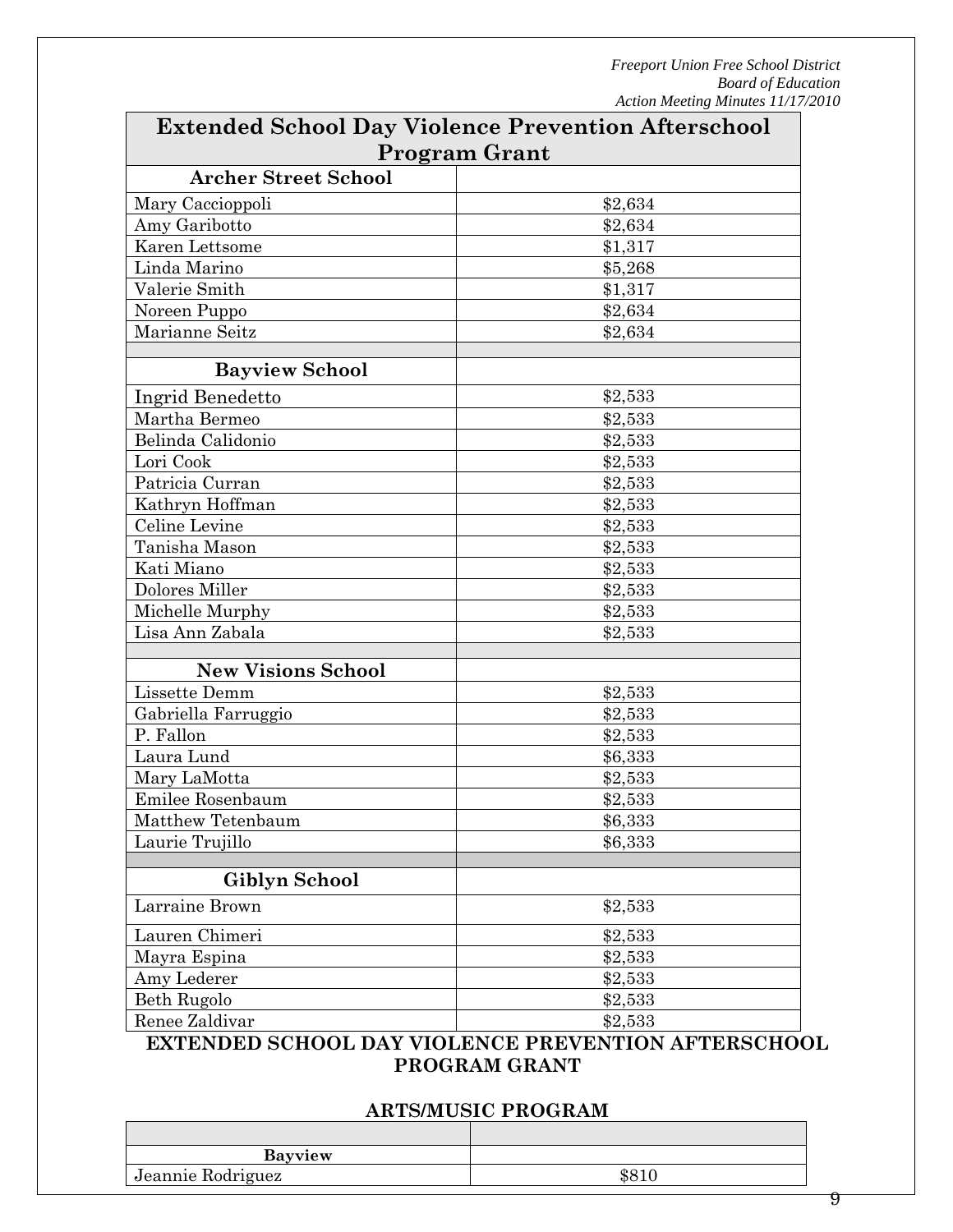| Archer             |       |
|--------------------|-------|
| Justin Friedman    | \$810 |
| <b>New Visions</b> |       |
| Ruth Breindenbach  | \$810 |
| Atkinson           |       |
| Tolanda Thomas     | \$810 |
| Dodd               |       |
| Sherill Spruill    | \$810 |

| <b>Archer School</b>      |         |
|---------------------------|---------|
| Mary Ahearn               | \$2,431 |
| Karen Lettsome            | \$2,431 |
| Melissa Ranaldo           | \$2,431 |
| Valarie Smith             | \$2,431 |
| Martha Bernstein<br>TA    | \$941   |
|                           |         |
| Giblyn School             |         |
| Beth Rugolo               | \$2,431 |
|                           |         |
| <b>Bayview School</b>     |         |
| Wendy Valasky             | \$2,431 |
| Colleen Vazquez           | \$2,431 |
| Khalie Wood               | \$2,431 |
| Lisa Ann Zabala           | \$2,431 |
|                           |         |
| <b>New Visions School</b> |         |
| Laurie Trujillo           | \$2,431 |
| Gabriella Farruggio       | \$2,431 |
|                           |         |

## **TITLE I SATURDAY ACADEMY PROGRAM**

## **21ST CENTURY COMMUNITY LEARNING CENTERS ELA AND MATH SATURDAY ACADEMY**

| ATKINSON INTERMEDIATE SCHOOL |  |  |
|------------------------------|--|--|
| \$2,432                      |  |  |
| \$2,432                      |  |  |
| \$2,432                      |  |  |
| \$2,432                      |  |  |
| \$2,432                      |  |  |
| \$2,432                      |  |  |
| \$2,432                      |  |  |
| \$600                        |  |  |
| \$2,432                      |  |  |
| \$2,432                      |  |  |
|                              |  |  |
| <b>DODD MIDDLE SCHOOL</b>    |  |  |
| \$2,432                      |  |  |
|                              |  |  |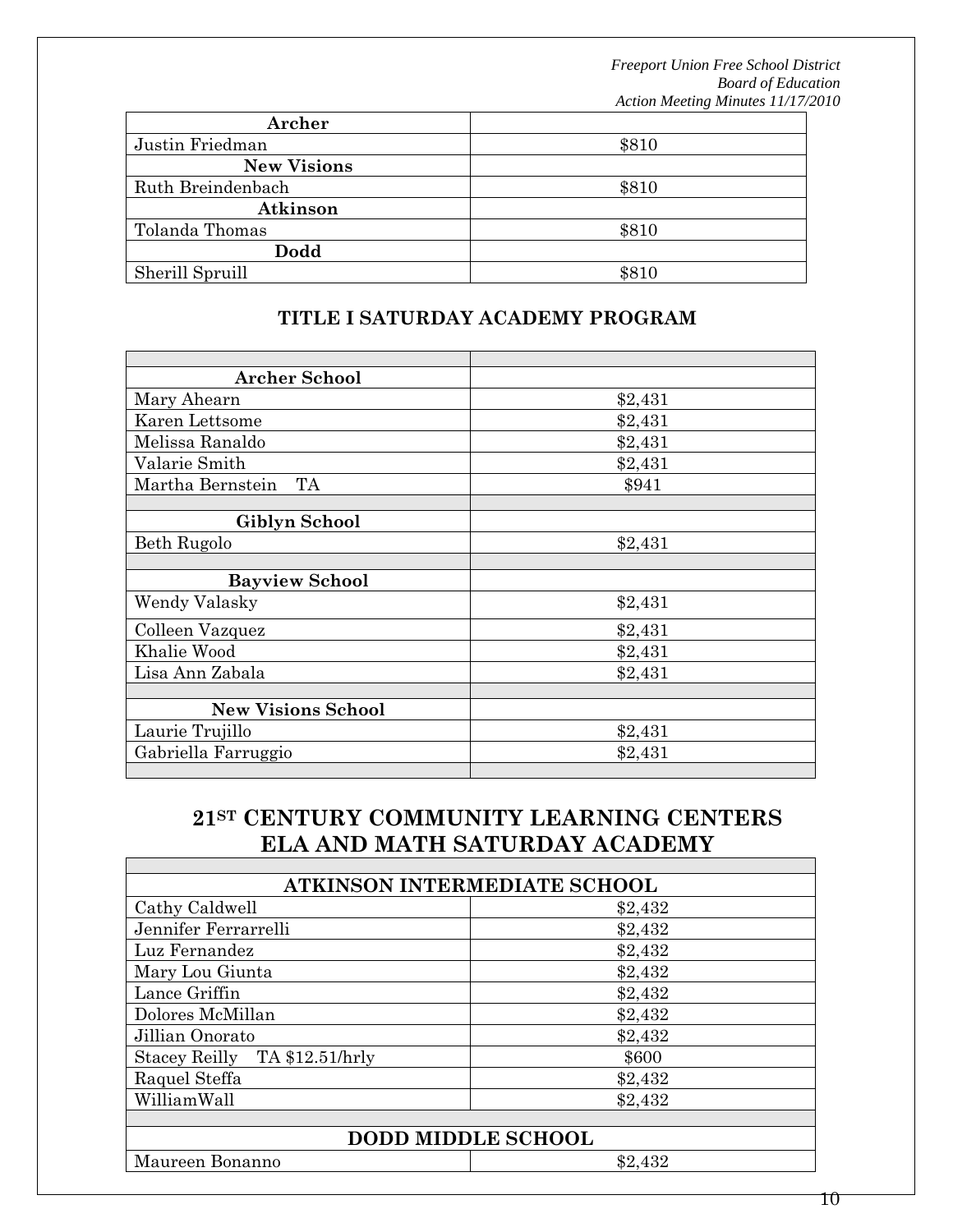| Eric Corsini         | \$2,432 |
|----------------------|---------|
| Nancy Berg           | \$2,432 |
| Matt Fleigel         | \$2,432 |
| James McKinstry      | \$2,432 |
| <b>Allison Marty</b> | \$2,432 |
| Diane Saunders       | \$2,432 |
| Elaine Schreibman    | \$2,432 |
| Judith Sumers        | \$2,432 |
| Christian Wrigley    | \$2,432 |
|                      |         |

# **21ST CENTURY COMMUNITY LEARNING CENTERS AFTER SCHOOL ACADEMIES**

| <b>ATKINSON SCHOOL ELA and SOCIAL STUDIES</b> |                 |
|-----------------------------------------------|-----------------|
|                                               |                 |
| Andrea Brown<br>TA \$15.75/hrly               | \$2,646         |
| Sean Caldwell                                 | \$2,836         |
| Lisa Colonna                                  | \$4,254         |
| Robert DeBonis                                | \$4,254         |
| Rosemary Farrell<br>TA \$27.45/hrly           | \$4,611         |
| Bryan Fiore                                   | \$2,836         |
| Mahendra Guerrier                             | \$1,418         |
| Mary Kate Gunther                             | \$2,836         |
| <b>Emily Hertzberg</b>                        | \$1,418         |
| Wendy Jackson                                 | \$2,836         |
| Kristen Jones                                 | \$5,672         |
| Mary Ann Keane                                | \$5,672         |
| Jaclyn Kick                                   | Sub when needed |
| Russell Notti                                 | \$7,091         |
| Jillian Onorato                               | \$8,509         |
| Bertha Romano<br>TA \$12.95/hrly              | \$2,176         |
| John Rothhaupt                                | \$8,509         |
| Christina Schwarz<br>sub                      | Sub when needed |
| Barbara Shelley                               | \$2,836         |
| Dolores Smith<br>TA/\$31.60/hrly              | \$5,308         |
| Timothy Thom                                  | \$2,836         |
| Christine Trotta                              | Sub when needed |
| Antoinette Vurro secretary                    | \$4,000         |
| <b>Bill Wall</b>                              | \$5,672         |
| Karen Wecksler                                | \$2,836         |
| Matt Yatsyla                                  | \$1,418         |
| Laura Zegers                                  | \$1,418         |
| Alcita Zellner<br>TA \$13.16/hrly             | \$2,211         |
|                                               |                 |

## **DODD MIDDLE SCHOOL RECREATIONAL**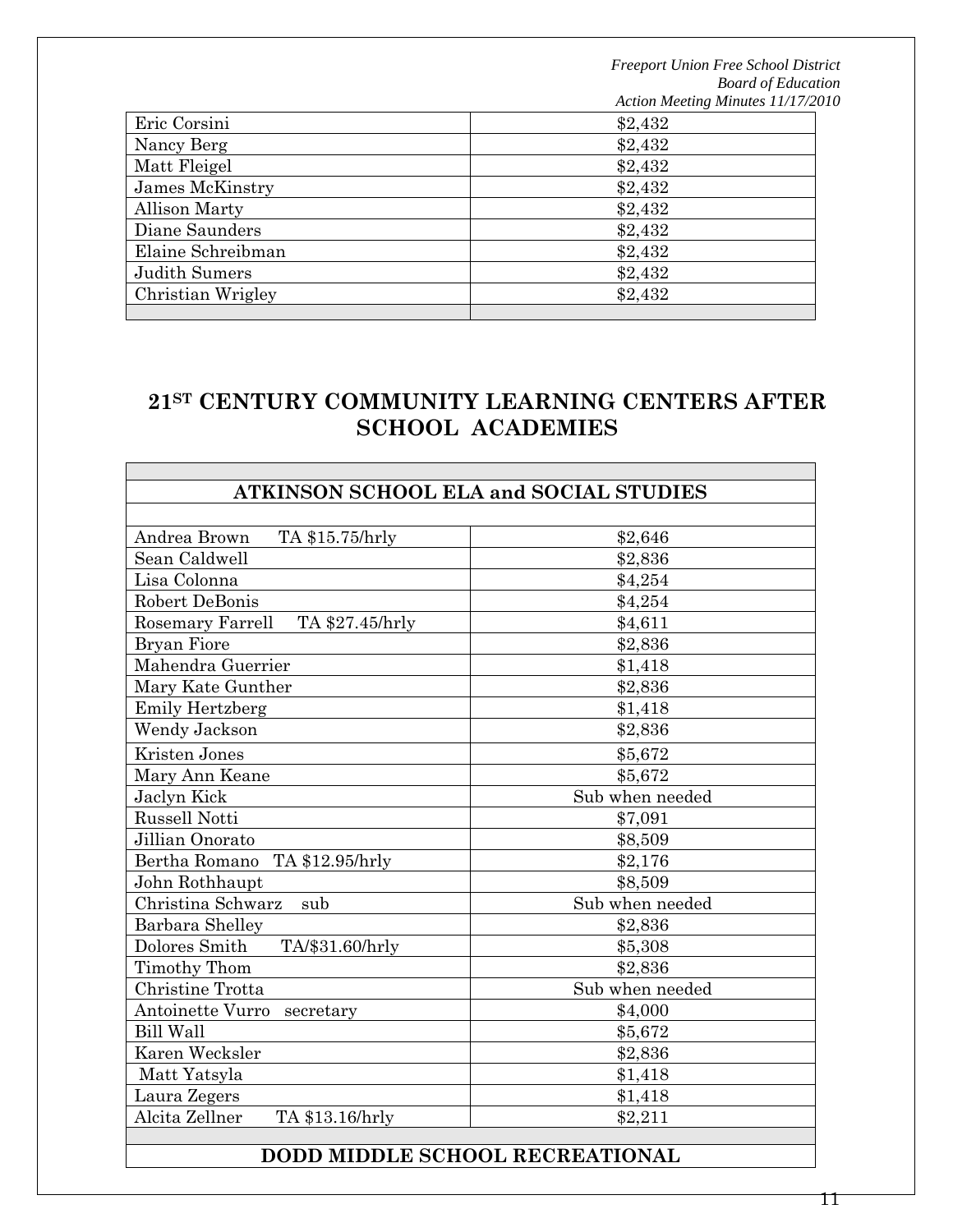|                                   | Action meeting minutes $11/17/2$ |
|-----------------------------------|----------------------------------|
| Amy Bendel                        | \$3,799                          |
| Nancy Berg                        | \$3,799                          |
| Maureen Bonnano                   | \$3,799                          |
| Eric Corsini                      | \$3,799                          |
| Deborah Dubrofski                 | \$3,799                          |
| Rob Eberhardt                     | \$3,799                          |
| Matt Fleigel                      | \$3,799                          |
| Matthew Filaski                   | \$3,799                          |
| Michele Haimes                    | \$3,799                          |
| Junain Haman-Gilliam              | \$3,799                          |
| Joan Holland<br>secretary         | \$3,901                          |
| Pam Lawrence                      | \$3,799                          |
| Denise Lloyd                      | \$3,799                          |
| Dulce Rosario                     | \$3,799                          |
| Mario Salcedo                     | \$3,799                          |
| Diane Saunders                    | \$3,799                          |
| Brian Schor                       | \$3,799                          |
| Rosalie Woska                     | \$3,799                          |
| Desiree Zamot                     | \$3,799                          |
| Crystal Pierce<br>TA \$13.44/hrly | \$2,016                          |
| Caren Stander TA \$12.81/hrly     | \$1,922                          |
|                                   |                                  |

## **FREEPORT HIGH SCHOOL ACADEMIC ENRICHMENT AND RECREATIONAL ACADEMY**

| Michelle Bailey TA             | \$1,736  |
|--------------------------------|----------|
| Lolita Beathea                 | \$2,836  |
| Florence Bell                  | \$2,836  |
| Michael Benedetto              | \$5,672  |
| Deborah Brave                  | \$7,091  |
| Wanda Braxton,                 | \$4,998  |
| Alicia Brenneis                | \$2,836  |
| Zoraya Bussey                  | \$5,672  |
| Melanie Caldwell               | \$5,672  |
| <b>TA</b><br>Reginald Carolina | \$1,302  |
| Cynthia Certain                | \$5,672  |
| Yasmin Chambers                | \$2,836  |
| Dennis Connell                 | \$5,672  |
| Pauline Craig                  | \$2,836  |
| Elizabeth D'Aiello             | \$2,836  |
| <b>Arthur Debin</b>            | \$2,836  |
| Angela Dickens                 | \$11,345 |
| Sally Ann Doyle                | \$5,672  |
| Annie Fleming                  | \$2,836  |
| Kim Freeman                    | \$2,836  |
| Louis Inzerilli                | \$2,836  |
|                                |          |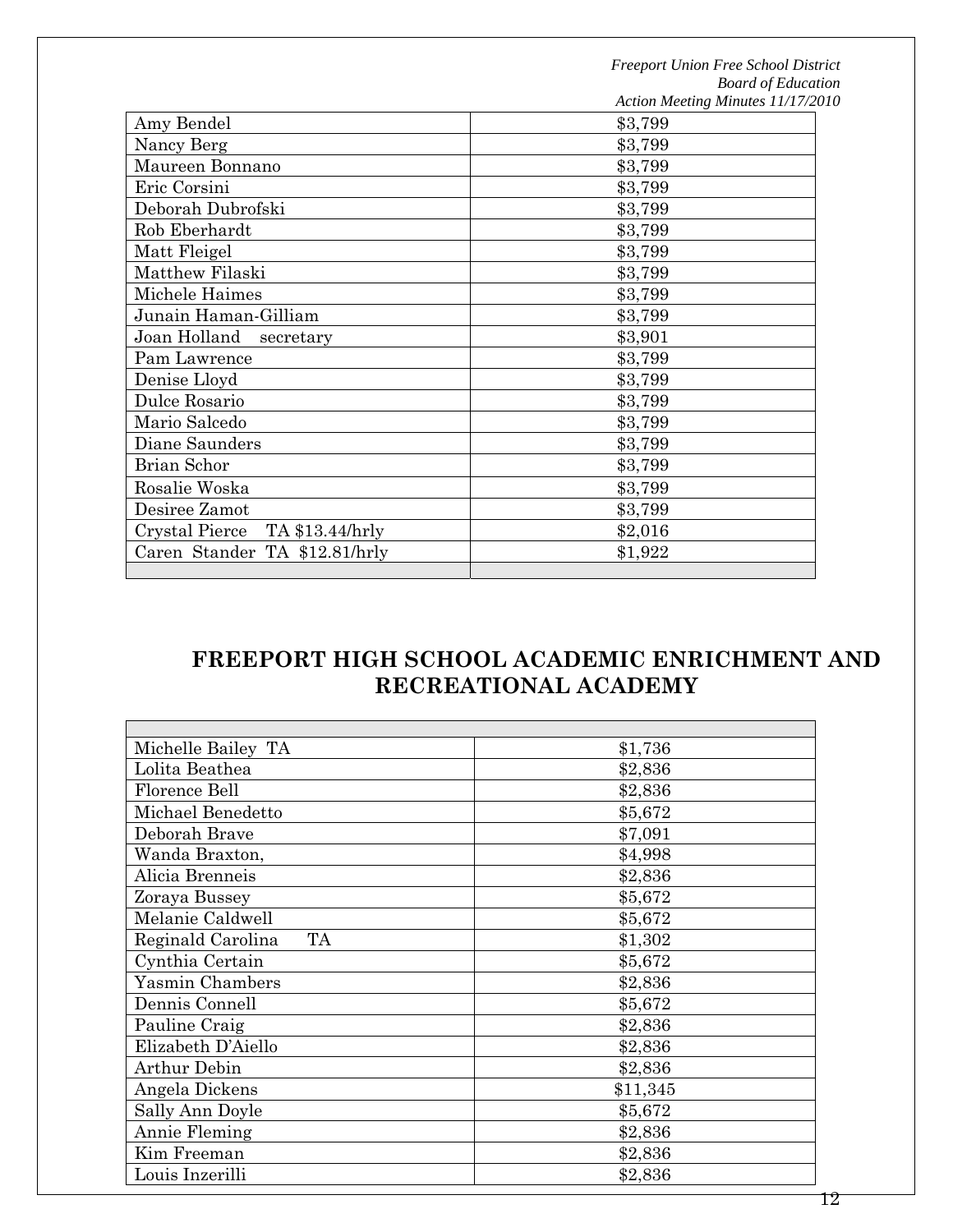|                        | Action meeting minutes 11/1/2 |
|------------------------|-------------------------------|
| Maria Galatoulas       | \$5,672                       |
| <b>Richard Genzone</b> | \$5,672                       |
| Carol Gilliam          | \$5,672                       |
| <b>Yves Guerrier</b>   | \$5,672                       |
| Kevin S. Harrison      | \$2,836                       |
| Louis Inzerilli        | \$2,836                       |
| Nasir Khan             | \$5,672                       |
| Robert Lordi           | \$5,672                       |
| Rose Luna              | \$5,672                       |
| Arlene Martinez        | \$5,672                       |
| Maribel Maia           | \$2,836                       |
| Jackie Matos           | \$2,836                       |
| Sarah Molese           | \$2,836                       |
| Lisa Porter            | \$5,672                       |
| Julissa Ramos          | \$5,672                       |
| Claretha Richardson    | \$5,672                       |
| Francesco Romano       | \$2,836                       |
| Melissa Rosen          | \$5,672                       |
| Michael Servello       | \$5,672                       |
| Mary Jean Tucker       | \$2,836                       |
|                        |                               |

# **MCKINNEY VENTO (HOMELESS EDUCATION) PROGRAM**

| <b>Archer School</b>                   |               |  |  |
|----------------------------------------|---------------|--|--|
| Mary Ahearn                            | \$5,698       |  |  |
|                                        |               |  |  |
|                                        |               |  |  |
|                                        | Giblyn School |  |  |
| Carmen Tarantino                       | \$5,698       |  |  |
| Lisa Chimeri<br>TA \$23.09/hrly        | \$2,598       |  |  |
|                                        |               |  |  |
| <b>Bayview School</b>                  |               |  |  |
| Sherry Macaig                          | \$5,698       |  |  |
| Bert Silverstein TA \$21.32            | \$2,387       |  |  |
|                                        |               |  |  |
| <b>New Visions School</b>              |               |  |  |
| Diana Octave                           | \$5,698       |  |  |
| Kathleen Gunyan TA \$16.23/hrly        | \$1,825       |  |  |
|                                        |               |  |  |
| <b>Freeport High School</b>            |               |  |  |
| Emma Perdomo                           | \$5,698       |  |  |
|                                        |               |  |  |
| ELEMENTARY GUIDANCE COUNSELING PROGRAM |               |  |  |
|                                        |               |  |  |
| Archer                                 |               |  |  |

13